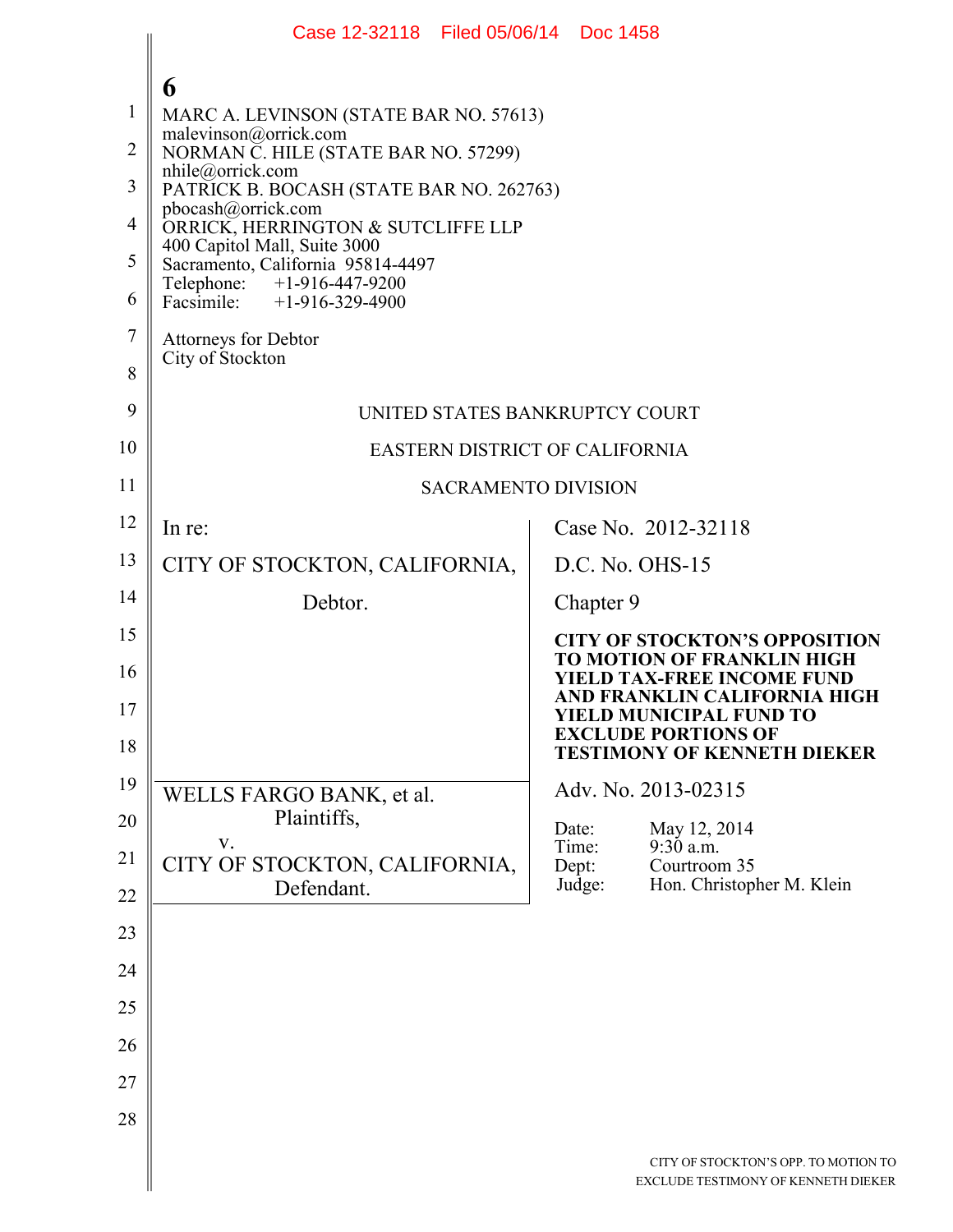## Case 12-32118 Filed 05/06/14 Doc 1458

| $\mathbf{1}$   | Pursuant to paragraph 45 of the Order Governing The Disclosure And Use Of Discovery                                                                                                                                                                                                                                                                                               |  |  |  |  |
|----------------|-----------------------------------------------------------------------------------------------------------------------------------------------------------------------------------------------------------------------------------------------------------------------------------------------------------------------------------------------------------------------------------|--|--|--|--|
| $\overline{2}$ | Information And Scheduling Dates Related To The Trial In The Adversary Proceeding And Any                                                                                                                                                                                                                                                                                         |  |  |  |  |
| 3              | Evidentiary Hearing Regarding Confirmation Of Proposed Plan Of Adjustment ("Scheduling                                                                                                                                                                                                                                                                                            |  |  |  |  |
| $\overline{4}$ | Order"), as modified by paragraph 17 of the Order Modifying Order Governing The Disclosure                                                                                                                                                                                                                                                                                        |  |  |  |  |
| 5              | And Use Of Discovery Information And Scheduling Dates Related To The Trial In The                                                                                                                                                                                                                                                                                                 |  |  |  |  |
| 6              | Adversary Proceeding And Any Evidentiary Hearing Regarding Confirmation Of Proposed Plan                                                                                                                                                                                                                                                                                          |  |  |  |  |
| $\tau$         | Of Adjustment ("Modifying Order"), the City of Stockton, California ("City") hereby submits the                                                                                                                                                                                                                                                                                   |  |  |  |  |
| $\, 8$         | following Opposition to the Motion of Franklin High Yield Tax-Free Income Fund And Franklin                                                                                                                                                                                                                                                                                       |  |  |  |  |
| 9              | California High Yield Municipal Fund To Exclude Portions Of Testimony Of Kenneth Dieker                                                                                                                                                                                                                                                                                           |  |  |  |  |
| 10             | (the "Exclusion Motion" filed by "Franklin"):                                                                                                                                                                                                                                                                                                                                     |  |  |  |  |
| 11             | <b>INTRODUCTION</b><br>I.                                                                                                                                                                                                                                                                                                                                                         |  |  |  |  |
| 12             | Franklin's Exclusion Motion seeks to strike a portion of the Direct Testimony Declaration                                                                                                                                                                                                                                                                                         |  |  |  |  |
| 13             | of Kenneth Dieker <sup>1</sup> on the grounds that Dieker does not qualify as an expert, and that the                                                                                                                                                                                                                                                                             |  |  |  |  |
| 14             | offending testimony is irrelevant. However, Dieker is not testifying as an expert. Rather,                                                                                                                                                                                                                                                                                        |  |  |  |  |
| 15             | Dieker's testimony describes his personal experience and work leading up to Franklin's purchase                                                                                                                                                                                                                                                                                   |  |  |  |  |
| 16             | of the 2009 Golf Course/Park Bonds. <sup>2</sup> Furthermore, this testimony is clearly relevant, as it                                                                                                                                                                                                                                                                           |  |  |  |  |
| 17             | provides important background information regarding the reasons Franklin accepted relatively                                                                                                                                                                                                                                                                                      |  |  |  |  |
| 18             | low-value collateral, and thus supports the City's consideration of this collateral in the Plan.                                                                                                                                                                                                                                                                                  |  |  |  |  |
| 19             | Dieker's testimony is helpful to the Court and is not an improper expert opinion. The Exclusion                                                                                                                                                                                                                                                                                   |  |  |  |  |
| 20             | Motion should be denied.                                                                                                                                                                                                                                                                                                                                                          |  |  |  |  |
| 21             | П.<br><b>ARGUMENT</b>                                                                                                                                                                                                                                                                                                                                                             |  |  |  |  |
| 22             | Dieker's Testimony Relates To His Personal Knowledge Of Events Leading<br>Up To Franklin's Purchase Of The 2009 Golf Course/Park Bonds, And Is Not<br>A.                                                                                                                                                                                                                          |  |  |  |  |
| 23             | <b>Expert Testimony.</b>                                                                                                                                                                                                                                                                                                                                                          |  |  |  |  |
| 24             | The majority of the Exclusion Motion focuses on attempting to disqualify Dieker as a                                                                                                                                                                                                                                                                                              |  |  |  |  |
| 25             | purported expert witness. This argument misses the mark, however, because Dieker is not being                                                                                                                                                                                                                                                                                     |  |  |  |  |
| 26             |                                                                                                                                                                                                                                                                                                                                                                                   |  |  |  |  |
| 27<br>28       | <sup>1</sup> Direct Testimony Declaration Of Kenneth Dieker In Support Of Confirmation Of First Amended Plan For the<br>Adjustment Of Debts Of City Of Stockton, California (November 15, 2013) (the "Declaration").<br><sup>2</sup> Unless otherwise specified, capitalized defined terms in this Opposition shall have the same meaning as in the<br>City's Plan of Adjustment. |  |  |  |  |
|                | CITY OF STOCKTON'S OPP. TO MOTION TO<br>$-2-$<br>EXCLUDE TESTIMONY OF KENNETH DIEKER                                                                                                                                                                                                                                                                                              |  |  |  |  |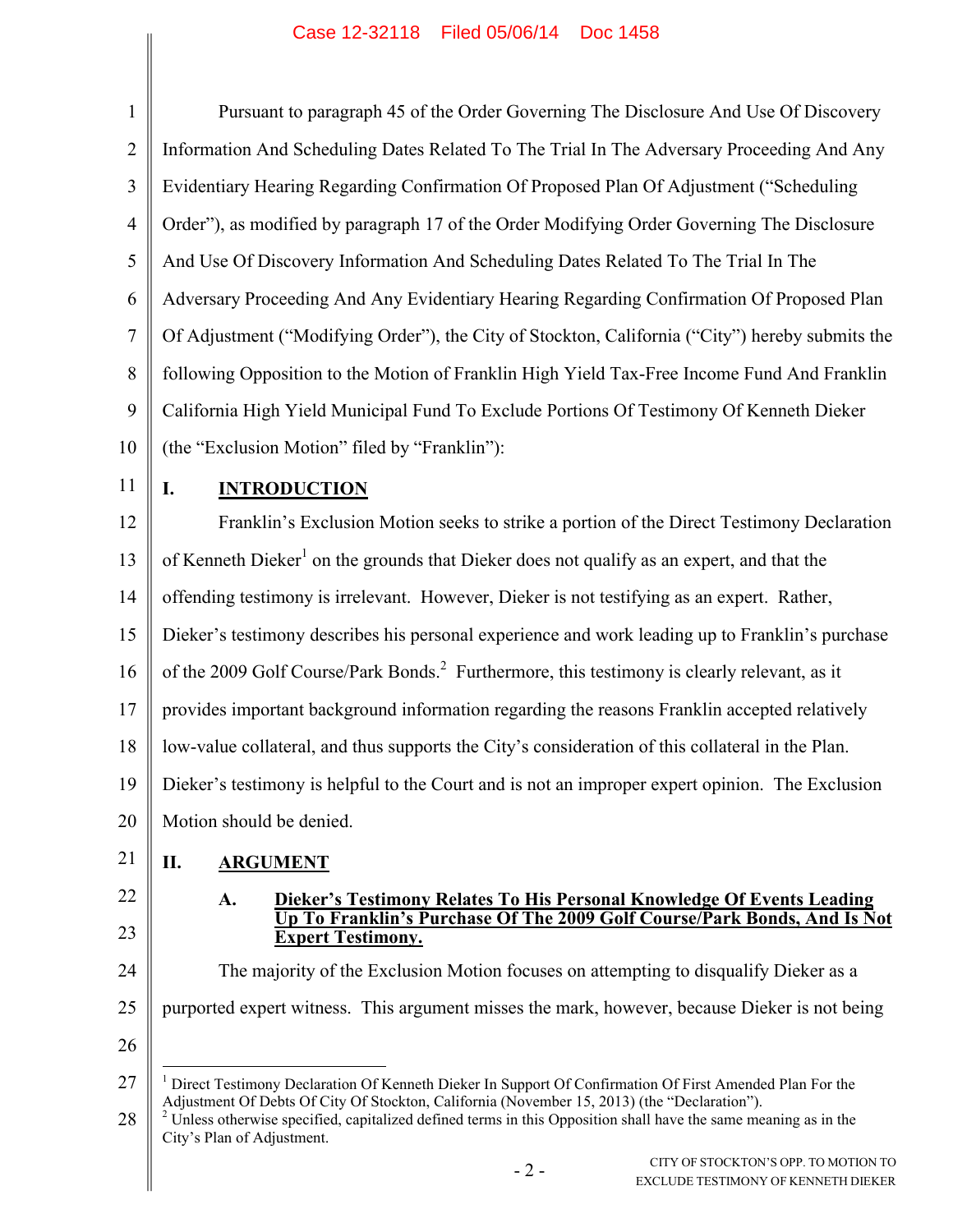## Case 12-32118 Filed 05/06/14 Doc 1458

1 2 3 4 5 6 7 offered as an expert witness and his testimony does not constitute an expert opinion. Rather, Dieker is testifying to facts and opinions based on his personal knowledge of the events surrounding Franklin's purchase of the 2009 Golf Course/Park Bonds. Part of that testimony – and the portion which Franklin finds objectionable – includes Dieker's explanation of the process he normally engages in to review market conditions and comparable sales prior to a bond deal. Having engaged in that market review, Dieker may testify as to his (and the City's) understanding of the deal.

8 9 10 11 12 13 14 15 16 17 18 19 20 21 22 23 24 As with other witnesses, Franklin misleadingly implies that the City definitively identified Dieker as an expert witness, both in its witness lists and in its precautionary Rule 26(a)(2)(C) disclosures.<sup>3</sup> Exclusion Motion at 1-2. Franklin omits that in every case, the City made abundantly clear that it did not believe or concede that Dieker was an expert witness. For instance, while Dieker was listed as a *possible* expert witness along with other of the City's employees and consultants, both of the City's witness lists expressly provided that "[w]itnesses that are employees or consultants of the City are being designated as experts *merely out of an abundance of caution*. These individuals will testify primarily as percipient witnesses, but may be called upon to give expert testimony pursuant to Federal Rule of Civil Procedure 26(a)(2)(C) and Federal Rules of Evidence 602, 703, or 705. The City is being over-inclusive in its designations to ensure that all Parties are so informed." Morse Decl., Ex. B, N (emphasis added). Similarly, while the City did not believe it was necessary, it also provided a further summary of Dieker's background and expected testimony in its Non-Retained Expert Disclosure. Morse Decl., Ex. A. Like the City's witness lists, the Non-Retained Expert Disclosure explicitly states that the City did not concede that the listed witnesses were in fact experts, and that the disclosure was being made "in an abundance of caution." *Id.,* at 2. Franklin ignores these reservations, as well as the non-expert nature of the testimony at

25

26

 $\overline{a}$ 

27 <sup>3</sup> City Of Stockton's Disclosure Of Non-Retained Expert Testimony Pursuant To Federal Rule Of Civil Procedure 26(a)(2)(C) ("Non-Retained Expert Disclosure"). *See* Declaration of Joshua D. Morse In Support Of Motions of Franklin High Yield Tax-Free Income Fund And Franklin California High Yield Municipal Fund To Exclude

28 Portions Of Testimony of K. Dieker, V. Toppenberg, R. Smith, and R. Leland, And Motions To Exclude Testimony Of M. Cera And T. Nelson ("Morse Decl."), Ex. A.

issue. Dieker does not have to qualify as an expert in order to describe the factual background to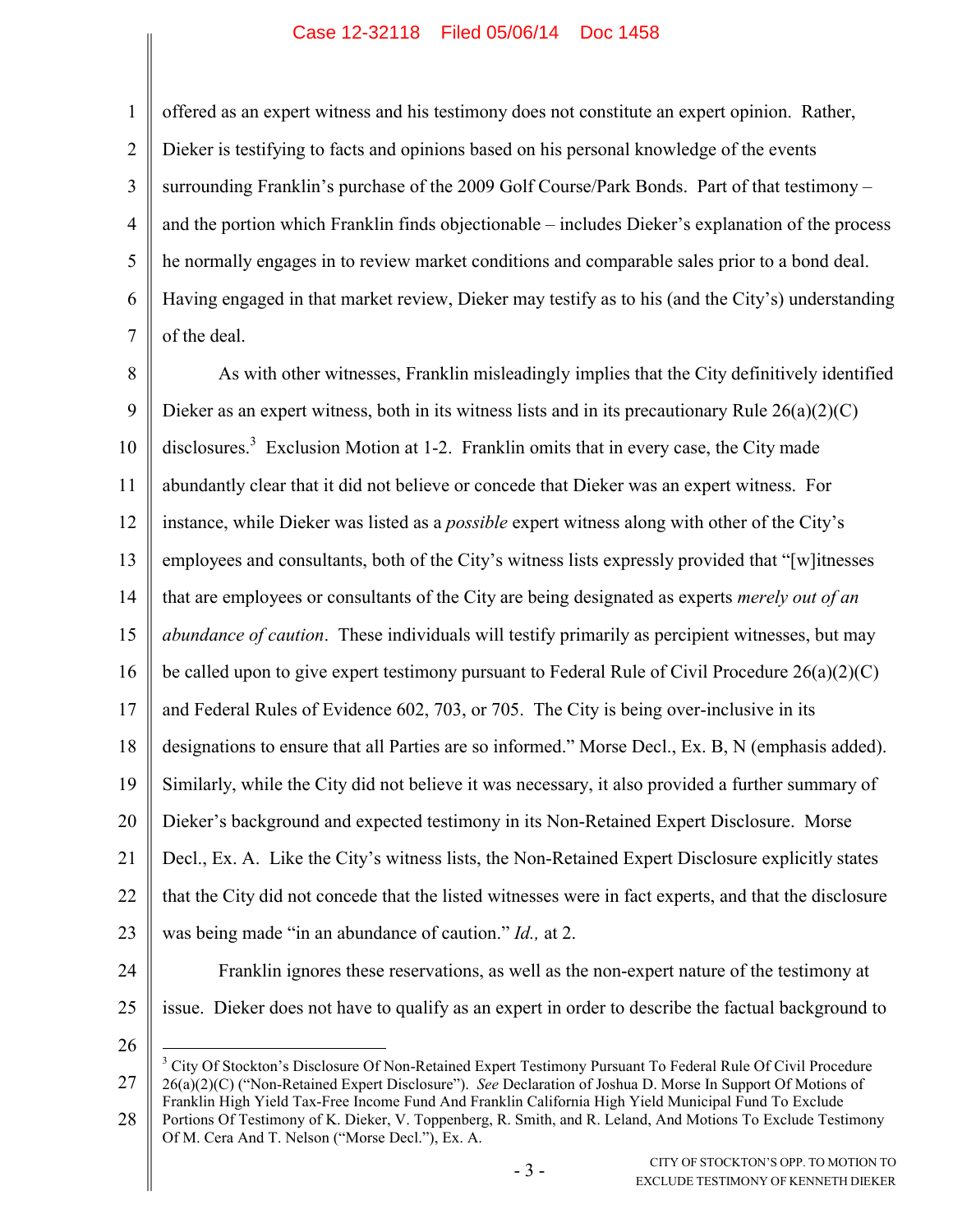1  $\mathfrak{D}$ 3 4 5 6 7 8 the 2009 Golf Course/Park Bonds deal, particularly given his personal involvement. Moreover, while most of Dieker's testimony is factual, the single opinion challenged by the Exclusion Motion – that relative to market conditions at the time, the bond purchase was riskier than average and that Franklin was compensated at a higher rate as a result<sup>4</sup>  $-$  is not an expert opinion. As described below, this testimony is an admissible lay opinion because it is based on Dieker's personal knowledge and is helpful to understanding the context in which the bond deal was struck. *See* Fed. R. Evid. 701. Franklin's attempts to exclude it as improper expert testimony are misplaced.

- 9
- 10

## **B. Dieker's Opinion Regarding The Riskiness Of The Bond Deal Addresses Arguments Raised By Both Parties And Is Helpful To The Court.**

11 12 13 14 15 16 17 18 19 20 21 22 23 24 25 26 The gravamen of the Exclusion Motion is Franklin's assertion that Dieker's testimony is "wholly irrelevant to any issue to be decided and therefore is unhelpful to the Court." Exclusion Motion, at 2. This is simply not the case. In addition to providing useful context for the deal underlying Franklin's claim, Dieker's testimony speaks to at least two issues raised by the parties. First, the City has consistently stated its position that "collateral counts." *See* City's Supplemental Memorandum Of Law In Support Of Confirmation Of First Amended Plan For The Adjustment Of Debts Of City Of Stockton, California (November 15, 2013) [Dkt. No. 1309], at 2, 26; *see also* Declaration ¶ 21. That is, Franklin's treatment in the Plan relative to other creditors is in part a function of its comparatively weak collateral. As such, the issue of Franklin's collateral relates to numerous issues central to the case, including the best interests test, classification, good faith, and Franklin's claims of unfair discrimination. Dieker's testimony speaks to the issue of Franklin's collateral by describing the circumstances under which the deal was forged, including the fact that Franklin entered into a deal that was riskier than average (in part because of the weaker collateral) and was compensated accordingly. This testimony not only establishes the factual background of the bond deal by which Franklin received this collateral, but also provides circumstantial evidence that Franklin understood that it was taking on greater risk in exchange for other consideration. Given that one of the fundamental bases of Franklin's

 $\overline{a}$ 

<sup>27</sup>

<sup>28</sup> <sup>4</sup> While essentially accurate, the quoted "opinion" cited by Franklin at pages 1-2 of the Exclusion Motion is taken from the Non-Retained Expert Disclosure, and thus is not technically a part of Dieker's testimony.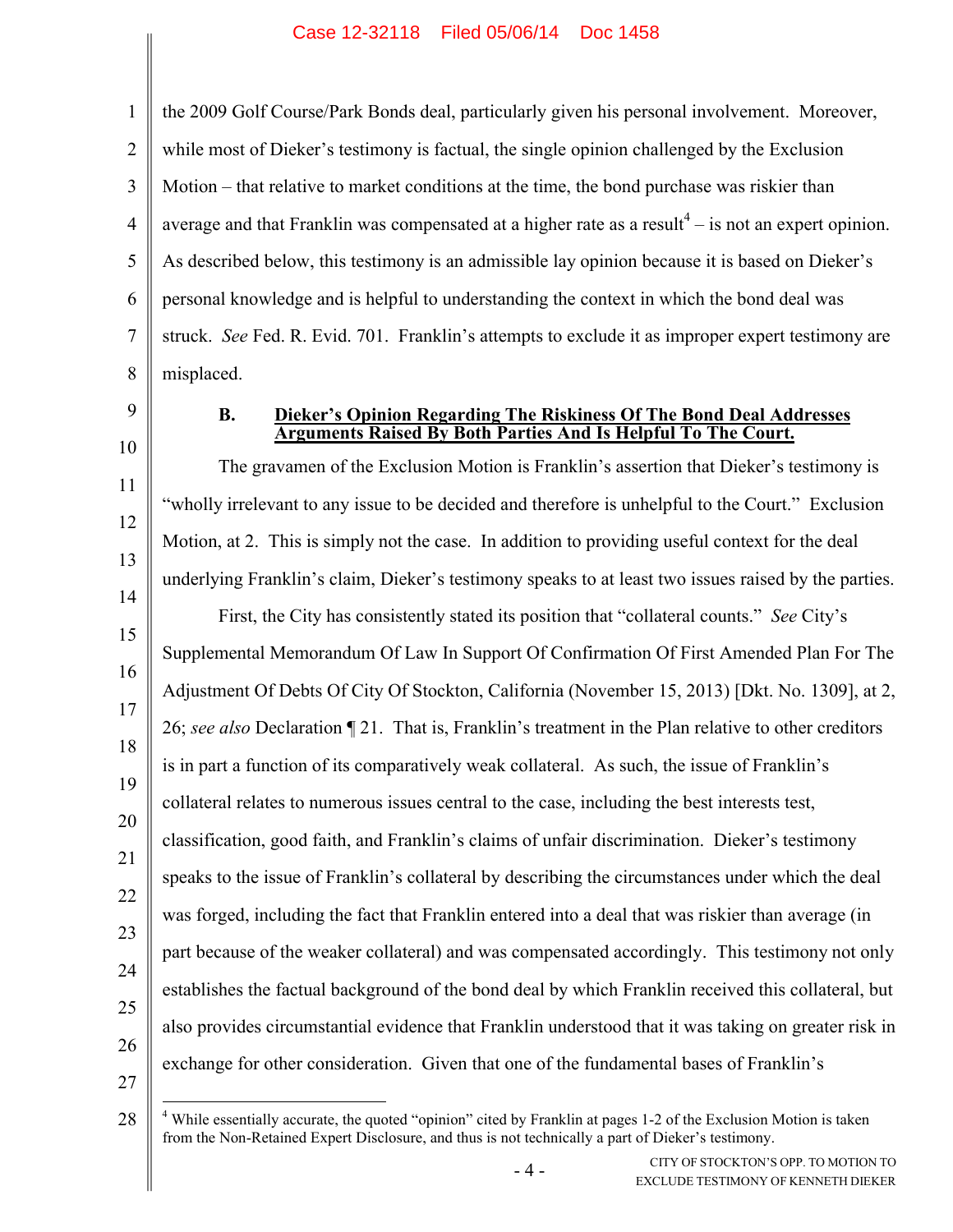## Case 12-32118 Filed 05/06/14 Doc 1458

1 2 3 4 Objection to the City's Plan is its contention that it is being inappropriately treated differently than other creditors, and that part of the City's response to this argument is the difference in collateral held by said creditors, testimony regarding the background and basis for the difference in collateral is clearly relevant.

5 6 7 8 9 10 11 12 13 Second, Dieker's testimony also helps to counter Franklin's implied allegations of fraud. *See* Pretrial Brief Of Franklin High Yield Tax-Free Income Fund And Franklin California High Yield Municipal Fund, at 5-6. Through selective citation to certain deal documents, Franklin insinuates that Franklin was somehow hoodwinked into purchasing the 2009 Golf Courses/Park Bonds. *Id.*; *see also* Submission By Franklin High Yield Tax-Free Income Fund And Franklin California High Yield Municipal Fund Of Expert Report Of Frederick E. Chin [Dkt. No. 23], Ex. A, at 4, 57. Dieker's testimony counters this suggestion by describing the context of the bond deal and offering evidence that Franklin was aware of the risks inherent in the deal, including the weak collateral.

14 15 16 17 18 19 20 21 22 23 24 25 Dieker's testimony is thus plainly relevant to the issues to be decided at the Evidentiary Hearing and trial in the Adversary Proceeding. Fed. R. Evid. 401 (evidence is relevant if it "(a) has any tendency to make a fact more or less probably than it would be without evidence; and (b) the fact is of consequence to determining the action."). By the same token, it is also helpful to the Court. Because Dieker's opinion regarding the relative risk of the bond deal is based on his own personal knowledge and perception of the marketplace at the time of the bond sale, does not require any knowledge within the scope of Rule 702, and supports the rationale of the City's Plan of Adjustment, it is proper lay opinion testimony. Fed. R. Evid. 701(lay opinion testimony must be "(a) rationally based on the witness's perception; (b) helpful to clearly understanding the witness's testimony or to determining a fact in issue; and (c) not based on scientific, technical, or other specialized knowledge within the scope of Rule  $702$ .").<sup>5</sup> The rest of Dieker's factual testimony is similarly helpful to the Court, and should be admitted.

26

27

 $\overline{a}$ 

<sup>28</sup>  $<sup>5</sup>$  In the event the Court finds that Dieker's testimony is expert in nature, the City will make an offer of proof at the</sup> evidentiary hearing as to Dieker's qualifications to render such opinion.